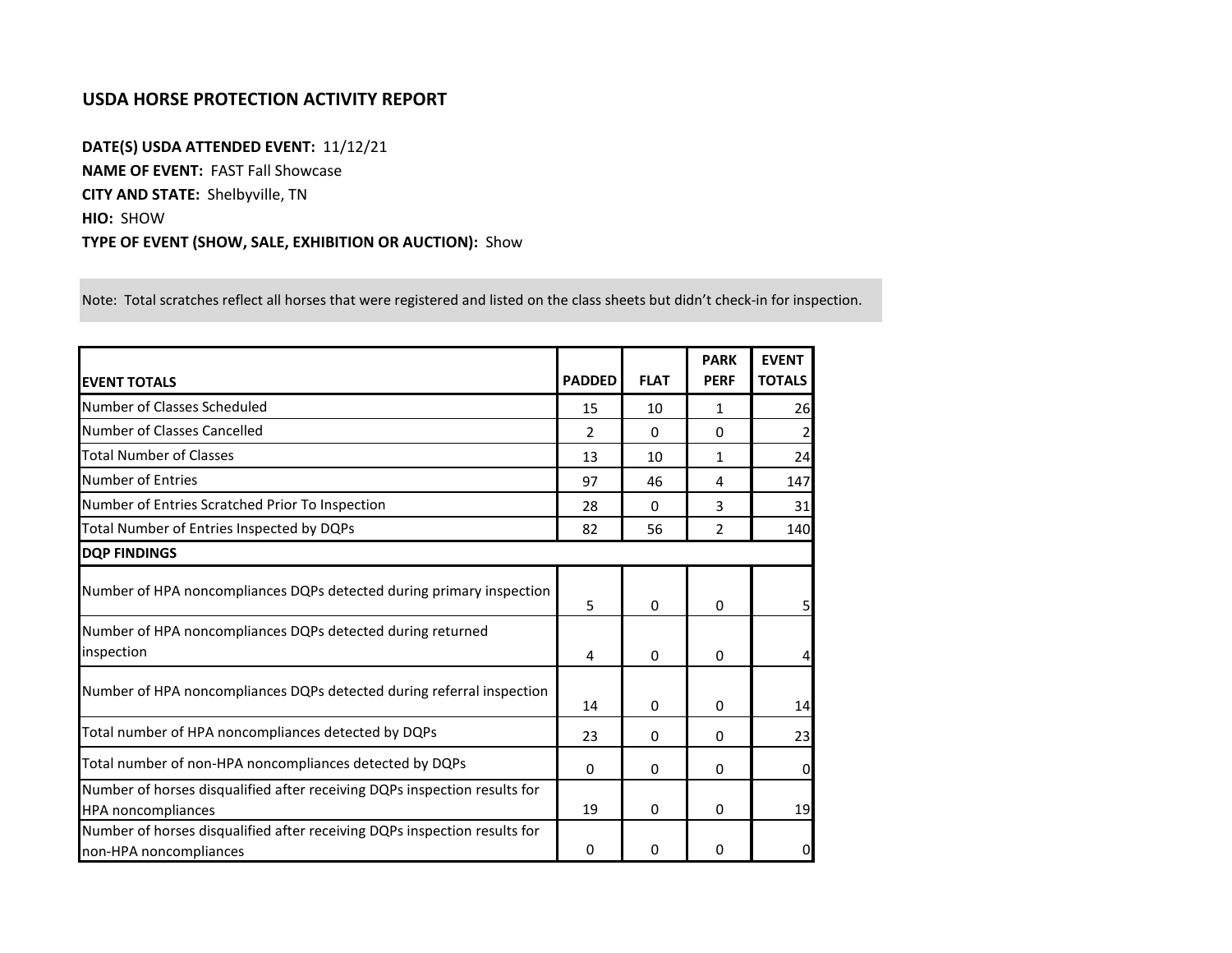| <b>USDA FINDINGS</b>                                                  |    |              |          |    |
|-----------------------------------------------------------------------|----|--------------|----------|----|
| Number Pre-show Entries USDA VMOs Inspected                           | 5  | 1            | $\Omega$ | 61 |
| Number Post-show Entries USDA VMOs Inspected                          | 19 | 2            | 0        | 21 |
| Total Number of Entries USDA VMOs Inspected                           | 24 | 3            | $\Omega$ | 27 |
| Number of HPA noncompliances detected by USDA VMOs and returned to    |    |              |          |    |
| <b>DQPs</b>                                                           | 5  | $\Omega$     | $\Omega$ |    |
| Number of HPA noncompliances detected by USDA VMOs and referred to    |    |              |          |    |
| <b>DQPs</b>                                                           | 17 | 0            | 0        | 17 |
| Total number of HPA noncompliances detected by USDA VMOs              | 23 | $\Omega$     | $\Omega$ | 23 |
| Number of HPA noncompliances referred by USDA VMOs to Show            |    |              |          |    |
| Management for disqualification                                       | 1  | 0            | 0        |    |
| Number of horses disqualified by Show Management after receiving USDA |    |              |          |    |
| VMOs inspection results                                               | 1  | $\mathbf{0}$ | 0        |    |
| <b>MANAGEMENT ACTION</b>                                              |    |              |          |    |
| Total Number of Horses Disqualified by Show Management for HPA        |    |              |          |    |
| noncompliances                                                        | 20 | $\Omega$     | $\Omega$ | 20 |
| Total Number of Horses Disqualified by Show Management for non-HPA    |    |              |          |    |
| noncompliances                                                        | 0  | 0            | 0        |    |
| Total Number of Horses Disqualified by Show Management                | 20 | 0            | 0        | 20 |

|                                                        |               |             | <b>PARK</b> | <b>EVENT</b>  |
|--------------------------------------------------------|---------------|-------------|-------------|---------------|
| HPA NONCOMPLIANCE BREAK DOWN (DQP PRE-SHOW)            | <b>PADDED</b> | <b>FLAT</b> | <b>PERF</b> | <b>TOTALS</b> |
| Bilateral                                              | 0             | 0           | 0           | 0             |
| Unilateral                                             | 3             | 0           | 0           |               |
| Scar Rule                                              | 0             | $\Omega$    | 0           | 0             |
| <b>Prohibited Substance</b>                            | 3             | 0           | ი           |               |
| <b>Action Devices</b>                                  | 0             | $\Omega$    | ი           | $\Omega$      |
| Heel/Toe                                               | 0             | 0           |             | $\Omega$      |
| <b>50% Rule</b>                                        | 0             | $\Omega$    | ი           | $\Omega$      |
| <b>High Band</b>                                       | 0             | 0           |             | $\Omega$      |
| Other HPA noncompliance - Please Specify: inflammation | 2             | $\Omega$    |             |               |
| NON HPA noncompliance - Please Specify:                | 0             | 0           |             | <sub>0</sub>  |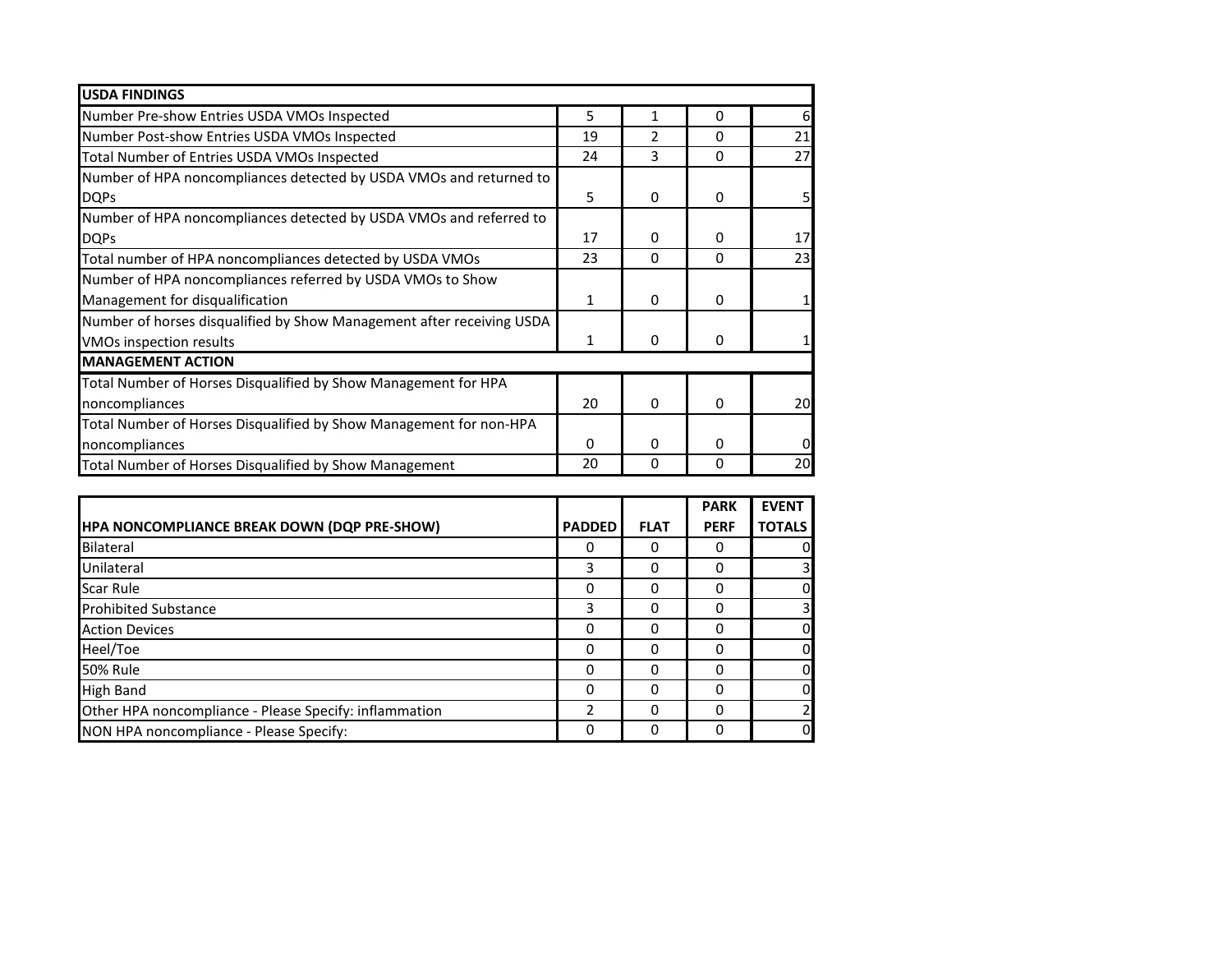|                                                        |               |             | <b>PARK</b> | <b>EVENT</b>            |
|--------------------------------------------------------|---------------|-------------|-------------|-------------------------|
| HPA NONCOMPLIANCE BREAK DOWN (DQP POST-SHOW)           | <b>PADDED</b> | <b>FLAT</b> | <b>PERF</b> | <b>TOTALS</b>           |
| Bilateral                                              |               | 0           |             |                         |
| Unilateral                                             | 3             | 0           |             | $\overline{\mathsf{3}}$ |
| <b>Scar Rule</b>                                       | 2             | 0           | 0           | 2                       |
| <b>Prohibited Substance</b>                            | ი             | 0           |             | $\overline{0}$          |
| <b>Action Devices</b>                                  | 2             | 0           |             | 2                       |
| Heel/Toe                                               | 0             | 0           |             | <sub>0</sub>            |
| <b>50% Rule</b>                                        | 0             | 0           | 0           | <sub>0</sub>            |
| <b>High Band</b>                                       | 0             | 0           |             | <sub>0</sub>            |
| Other HPA noncompliance - Please Specify: inflammation | ℸ             | 0           | 0           | 7                       |
| NON HPA noncompliance - Please Specify:                | 0             | 0           |             | <sub>0</sub>            |

|                                                        |               |             | <b>PARK</b> | <b>EVENT</b>  |
|--------------------------------------------------------|---------------|-------------|-------------|---------------|
| HPA NONCOMPLIANCE BREAK DOWN (VMO PRE-SHOW)            | <b>PADDED</b> | <b>FLAT</b> | <b>PERF</b> | <b>TOTALS</b> |
| Bilateral                                              |               | 0           |             |               |
| Unilateral                                             | 3             | 0           | 0           |               |
| <b>Scar Rule</b>                                       | 0             | 0           |             | 0l            |
| <b>Prohibited Substance</b>                            |               | 0           |             |               |
| <b>Action Devices</b>                                  | 0             | 0           | 0           | 0             |
| Heel/Toe                                               | 0             | 0           |             | 0             |
| <b>50% Rule</b>                                        | 0             | 0           |             | $\Omega$      |
| <b>High Band</b>                                       | 0             | 0           |             | 0l            |
| Other HPA noncompliance - Please Specify: inflammation |               | 0           |             |               |

|                                                        |               |             | <b>PARK</b> | <b>EVENT</b>  |
|--------------------------------------------------------|---------------|-------------|-------------|---------------|
| <b>HPA NONCOMPLIANCE BREAK DOWN (VMO POST-SHOW)</b>    | <b>PADDED</b> | <b>FLAT</b> | <b>PERF</b> | <b>TOTALS</b> |
| Bilateral                                              | 3             | Ω           |             | 3             |
| Unilateral                                             | 5             | Ω           |             | 5             |
| <b>Scar Rule</b>                                       | ำ             | 0           |             |               |
| <b>Prohibited Substance</b>                            | 0             | 0           |             | <sub>0</sub>  |
| <b>Action Devices</b>                                  | 2             | O           |             | 2             |
| Heel/Toe                                               | ი             | 0           |             | 0             |
| <b>50% Rule</b>                                        | 0             | 0           |             | <sub>0</sub>  |
| <b>High Band</b>                                       | ი             | 0           |             | 0             |
| Other HPA noncompliance - Please Specify: inflammation | 6             | 0           |             | 6             |